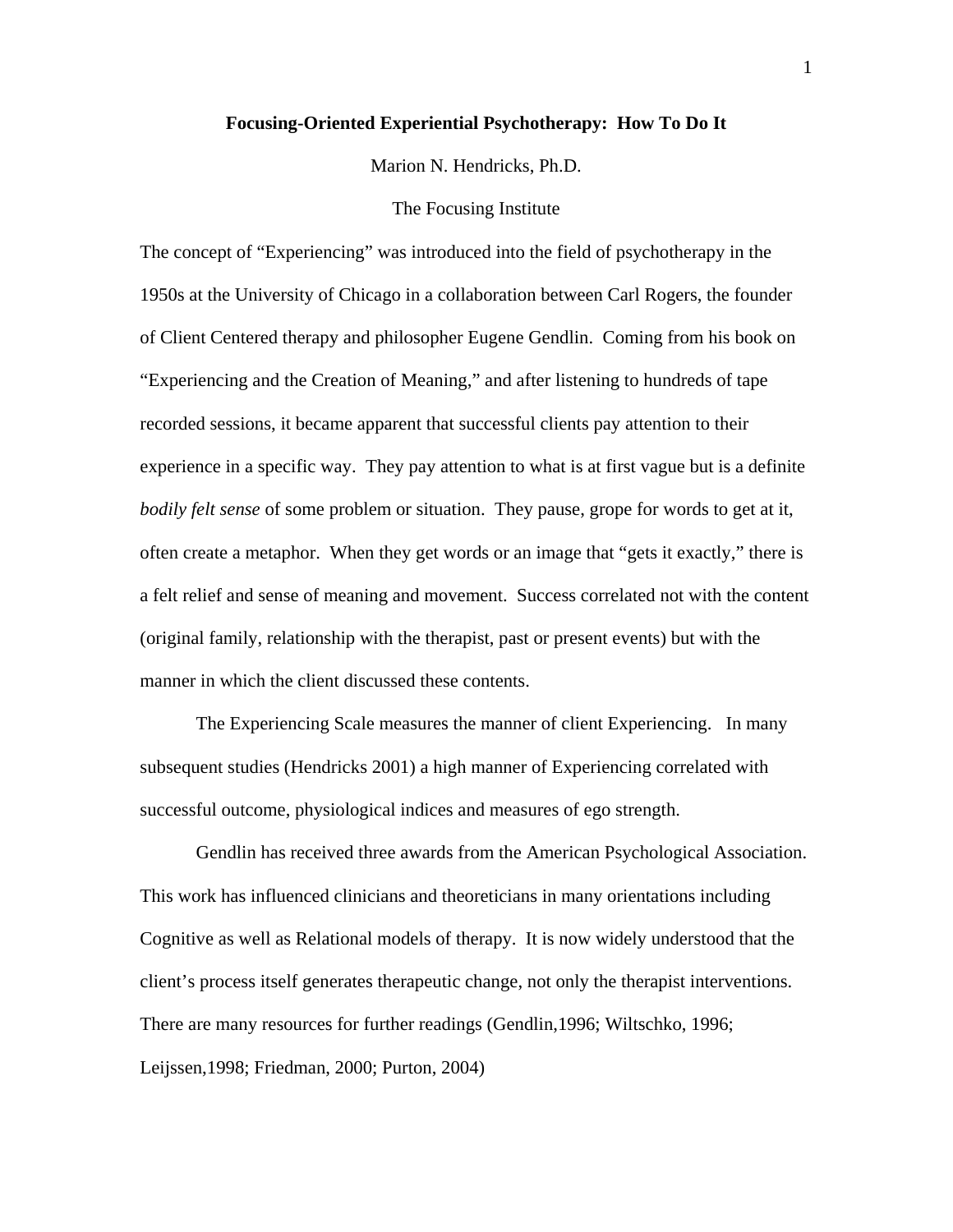# **Example of High Experiencing**

Here is how a successful client sounds. You can notice her **attention to her bodily felt sense before knowing what it is about**. Then she lets **words emerge directly from that bodily sense**. As the words come they are experienced as movement. The original feeling eases. This is called a **"felt shift"** or **"carrying forward."** A felt shift is often accompanied by a deep breath, or tears of release.

Marge: I'm feeling sort of yucky-tense all over my body but I don't know why. (C has a bodily felt sense which does not yet have explicit content.)

 T: You might spend a minute with the "yucky tense", asking gently, "What is in this tenseness? What is the quality of this yuckiness? (T is inviting C to pay attention to this bodily felt sense and see what comes from it. This is a focusing invitation.) C: (silence as she pays attention)…it's a constricted, rigid, all-in-my-head feeling…(Words come from the felt sense rather than a speculation or interpretation) T: So a constricted all-in-your-head quality…you could sense more what is all that about? (A listening response and another Focusing invitation.)

C: Oh, it is about being upset with the situation with my sister ….so what is it about that situation that is so constricted and rigid for me? (Client gives herself a Focusing invitation) …its like I have a chorus of angry, screaming, condemning voices about her in my head…(Fresh words emerge directly)…I hate feeling that way…I love her and I don't want to be condemning her like everyone else is …(begins to cry which is a sign of movement)…I know with every cell in my body that the only real place to stand is in caring and kindness…(C has found her "forward direction.)…then my body relaxes and I am part of a generous life flow …I feel like you are a kind person so it is safe for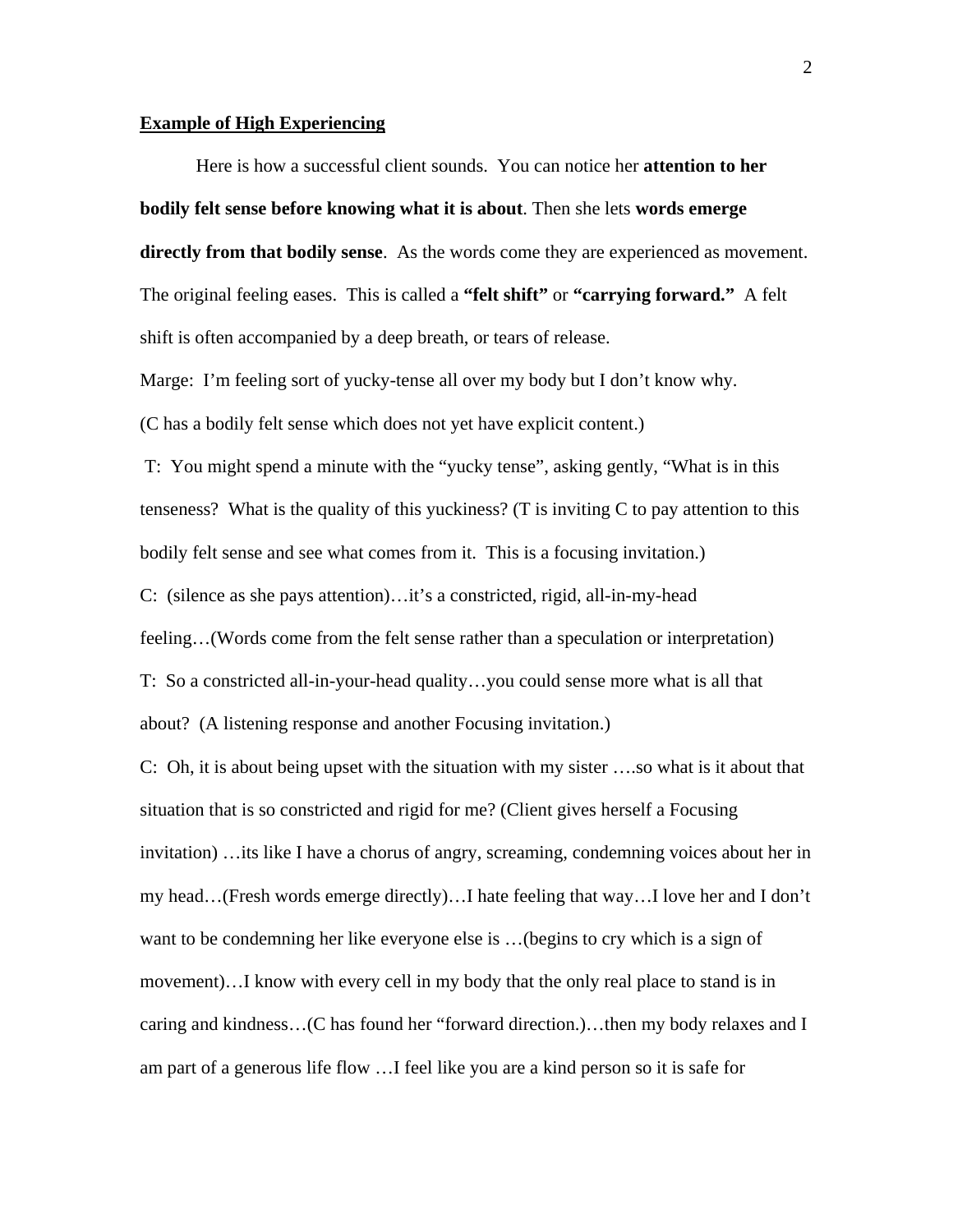me…you won't condemn me for feeling kind…that helps me have the courage to be in the kindness…the constriction is eased now.

The therapist works to receive what is there for the client and to invite her to sense more into it. The therapist could not possibly have guessed what the situation was, and even after it is named – "the situation with my sister" – the therapist still could not ever have predicted what comes next from the client. The movement comes from the client within the context of a safe relationship. The therapist recognizes and supports this manner of client process.

The most important thing to say about Focusing-Oriented Therapy (FOT) is that the therapist relates to the client as that particular person "in there," knowing that the person is never reduced to or exhaustively explained by any theory, including the theory of FOT. The touchstone at every point is the client's own felt experience stirring from inside or in response to the therapist. The client is not judged and is therefore safe to articulate her implicit intricacy. The words and symbols that come directly from the body sense often surprise client and therapist and are little steps which carry forward the client's life. This way of working is inherently kind and respectful. Clients are safer when the therapist is sensitive to this level, regardless of the therapist's orientation.

#### **How does one do FOT?**

I am going to define several of the basic processes with an example of each. Then you will be able to try out what I describe with your clients right away. But to really understand FOT involves learning how to reliably access your own felt sense and to recognize when words, images or gestures come from it. In our post graduate training we spend most of the first year helping the therapists to find the process in themselves.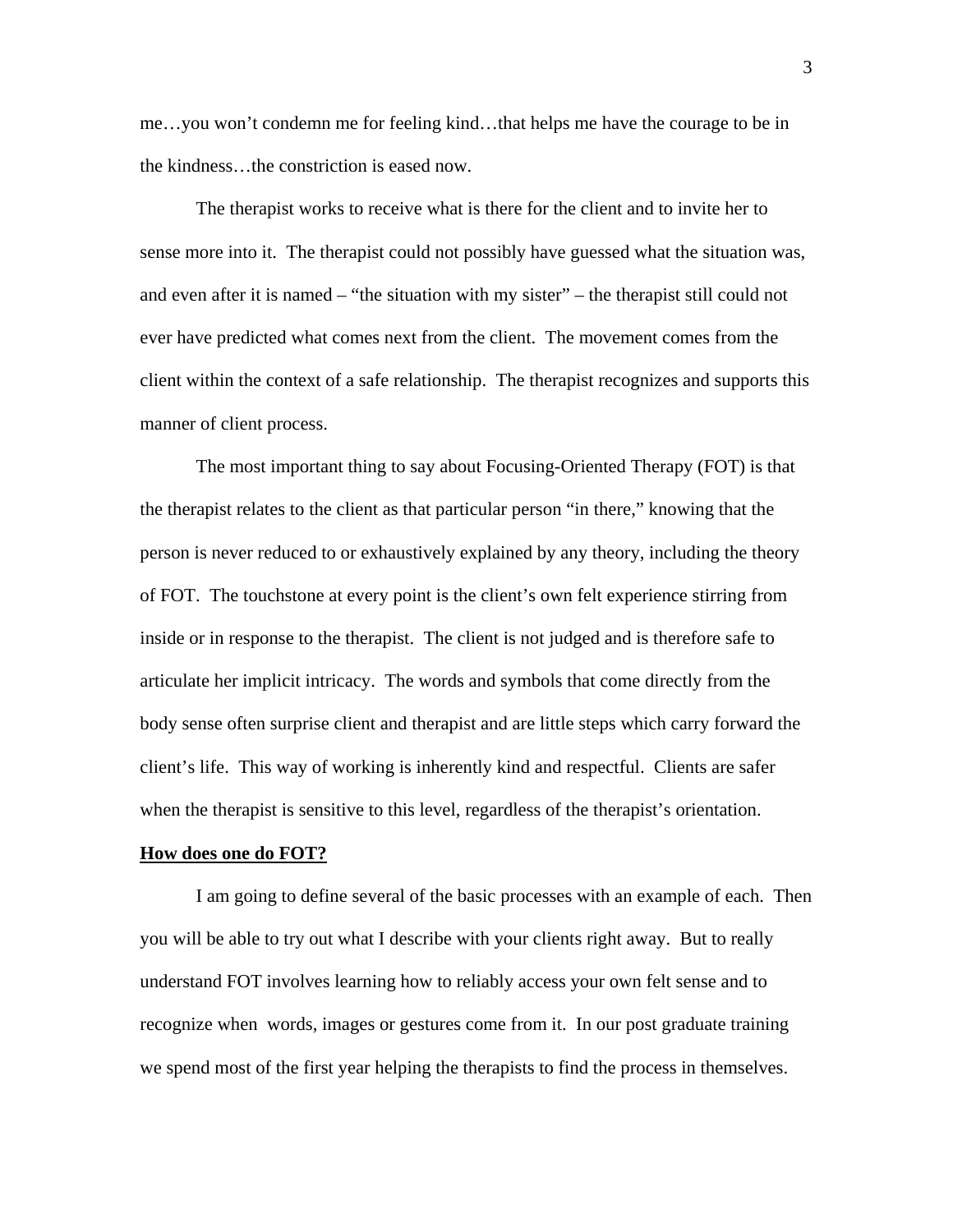Weekly Focusing partnerships are part of this training. We also teach the Philosophy of the Implicit which gave rise to FOT and Gendlin's "Theory of Personality Change" (Gendlin,1964).

# **What does an FOT therapist do on the most practical level?**

- Looks for and responds to the client's felt sense. This is the baseline and what one would see most of the time.
- Helps clients attend in such a way that a felt sense can come.
- Helps protect the "green shoots," the client's forward direction

Here is a list of some of what someone watching a video tape would hear.

- You might take a minute and bring your attention in the front of your body and sense what that whole situation is like for you. Wait to see what words or images or gestures come from your body.
- How is that whole thing in your body right now?
- Let's make a space to check whether your words resonate in your body and feel like they get at your sense. (Therapist then says the client's words out loud.)
- I am holding your phrase (image) and just want to say it back so your body can know it got heard.
- You have a sense of a something right there with no words yet.
- Let me slow us down so I can take in what has come. (T might then repeat or paraphrase the client's words, letting their meaning resonate in the therapist's body.)
- You might ask inside, "What is needed to ease this?" Or "What would be a right next step about this whole thing?"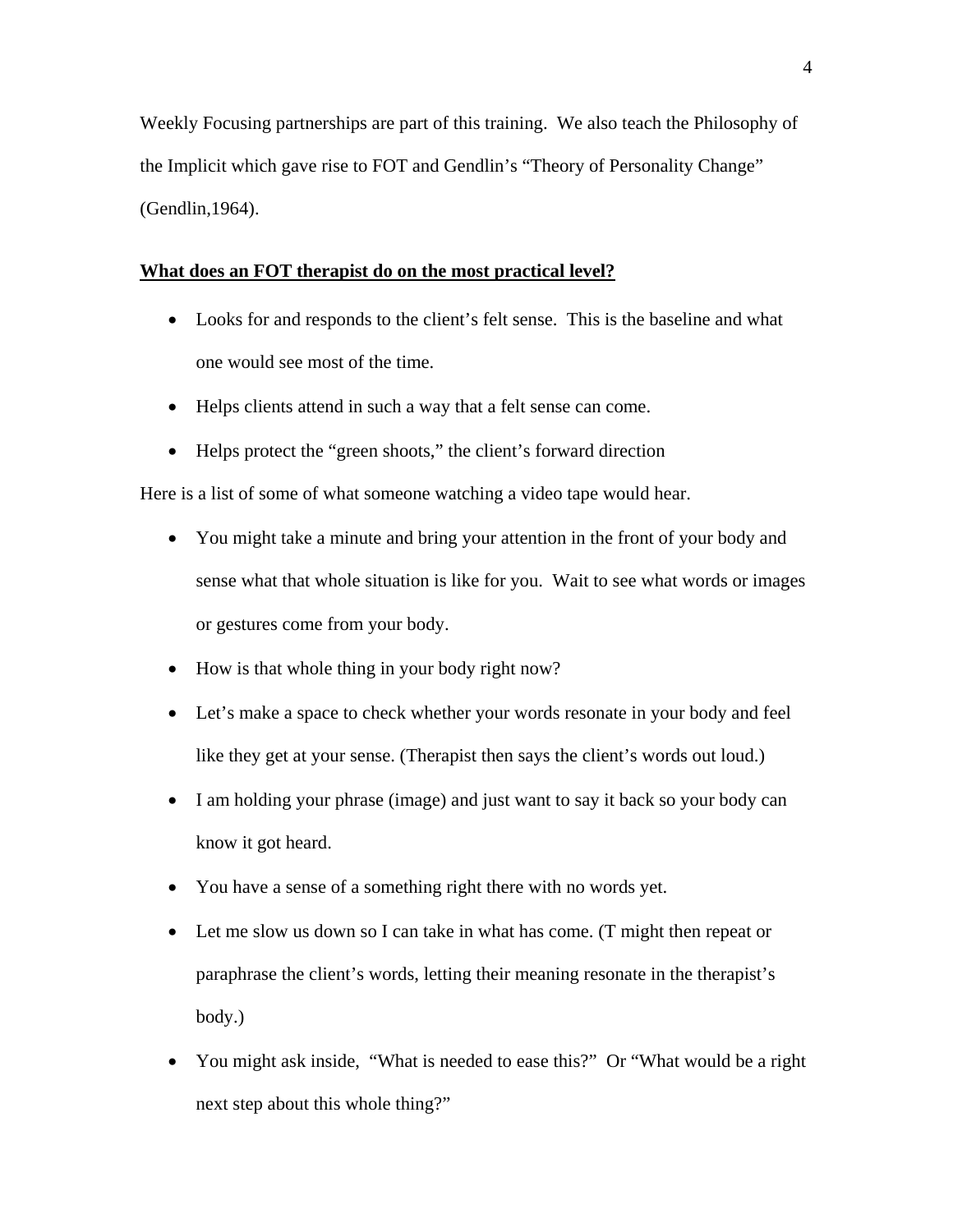The verbatim session examples in this paper will give you more concrete phrases the therapist might say.

## **Recognizing and responding to the felt sense**

A felt sense is a distinct feeling about a situation without as yet any words or images with it. It is bodily-felt and quite tangible, but one does not yet know what it is. It's just "that thing there."

All people have the experience of a felt sense – e.g. when you forget someone's name but it is on the "tip of your tongue". Or you wake up with the sense of a dream, but you can't remember the content. Or all the formal criteria say yes to a business deal, but your body says no. Similarly, when you have made a point and the listener doesn't understand, you throw out your formulation and allow another version to form from the same felt sense. Whenever people pause and say, "I can't put it in words" they are referring to a felt sense. In all of these instances, if you lose contact with your felt sense you cannot go further e.g. you don't remember the name or your dream, you cannot reformulate your point.

Even though we all find a felt sense in these special situations, most people don't know that they can deliberately allow a body felt sense to form in relation to *any situation or problem.* The felt sense can become stably present so that one can stay in relation to it in a variety of ways e.g. sense further into it with a variety of questions or just pay attention to it in an open way. Explaining this or pointing out when the client has a felt sense can help the client know the kind of thing we are looking for.

In the next example you can pick out for yourself the felt sense, the emergence of words from the felt sense and the little step of change that comes. Notice the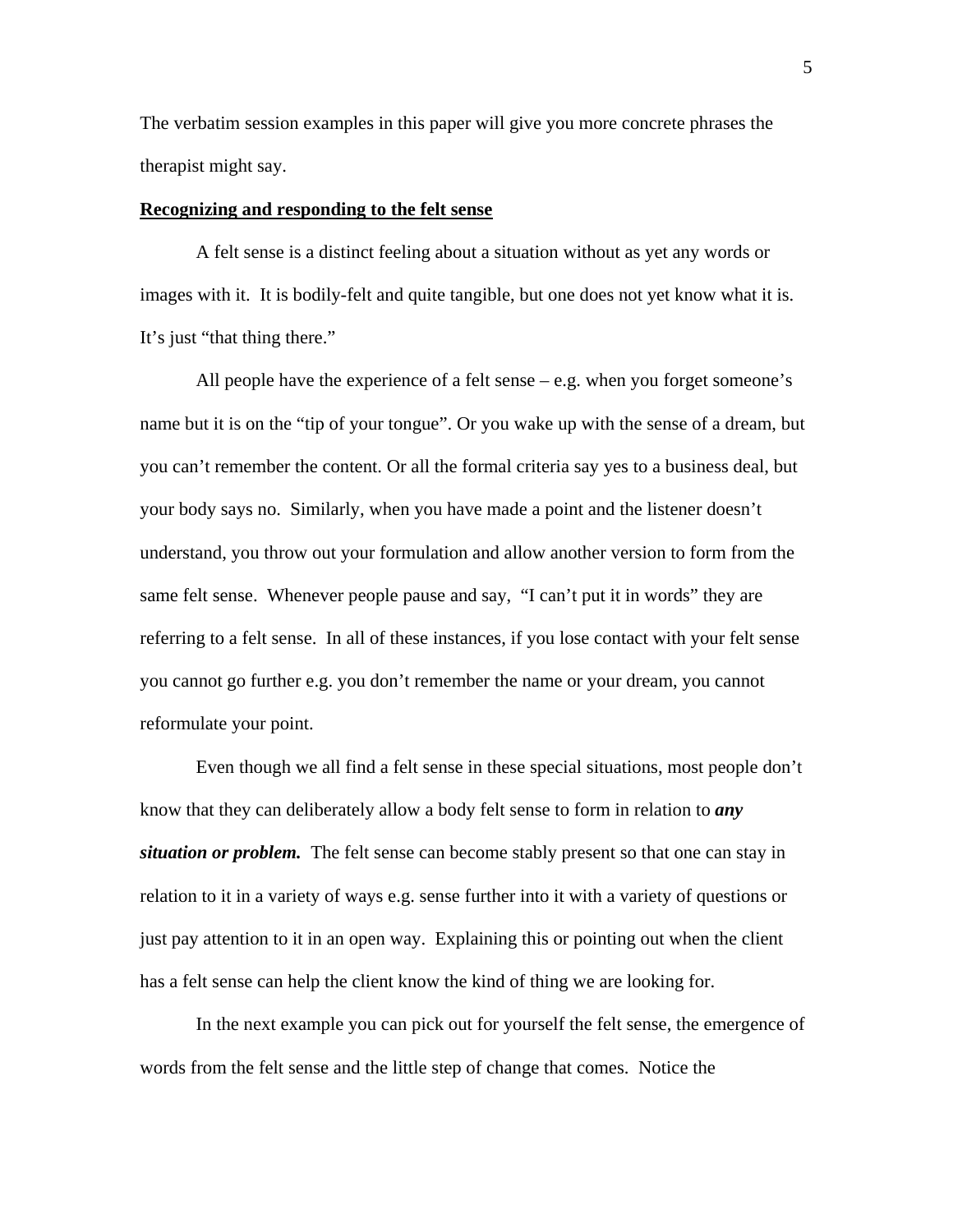characteristic marks of a High Experiencing level – the pausing, groping for words, creating a metaphor, talking about the content in the present tense.

Linda is a woman in her fifties who is struggling with some major health problems. She is talking about these problems in this session.

Linda: I'm scared. (This is not a felt sense. It is an emotion. We will talk about the difference a bit later)

T: So you have some sense of being scared. Can you sort of step back a little and get a sense for that whole situation with your health, that whole thing about being scared, what's the quality of it? (The therapist helps the client widen the emotion to become a felt sense.)

C: …(silence as she pays attention to her felt sense of that whole thing)…it's like I'm scared of all of the medical labels…like I could be trapped in them….it's like they are all swirling around me. …I see all these pieces of paper whirling around my head…( the client has created two metaphors to get at what she means.) they are in my way somehow… (Now a further felt sense has formed.)

T: Some sense that all those whirling labels are in your way somehow. (Therapist touches the fresh edge from which more movement will come)

C: (Begins to cry as movement comes)…I have a complex and beautiful body, an open system, that is so much more than any of those labels… I want to hold my sense of my body lovingly and gently and let it heal. (This is a step of therapeutic change—a felt shift – her forward direction.)

T: Oh yes, I see…you want to be connected to your body as open, complex, and beautiful. Then healing can come.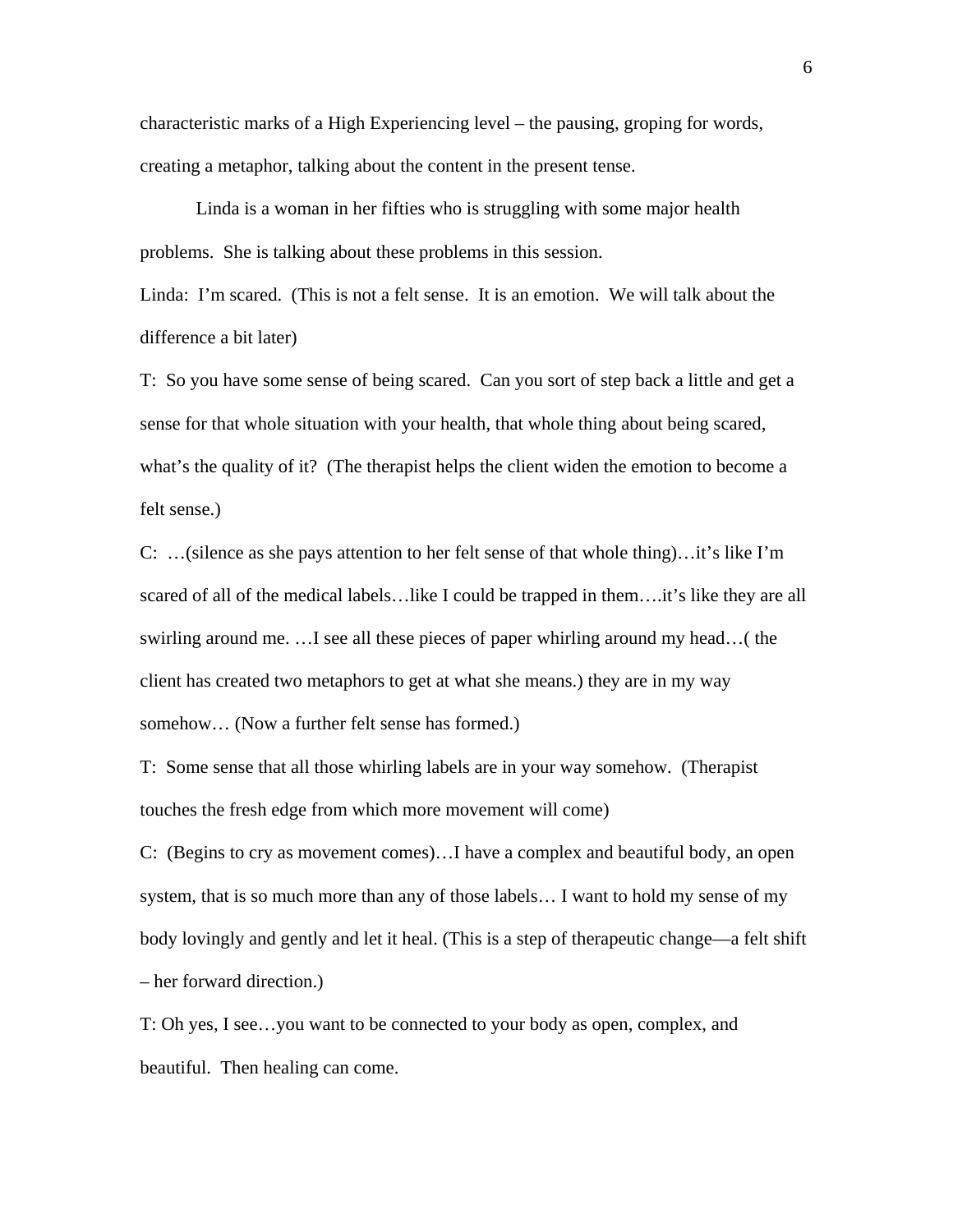If one is unfamiliar with this process, saying back the client's words can seem like a silly mechanical exercise. But it has a deep function. Not all words are said back, only those which have freshly come, directly from the felt sense. Saying back the client's words makes a space in which the therapist has time to really take in what the client is sharing. That time also lets the client feel whether those words resonate in her body, whether they get at what she meant just exactly. If they do not, other words may come which get it more exactly. If the words or images are exactly right, then there is time for whatever will come next to arise. If a client is talking non stop she is not focusing.

#### **Three obstacles and what to do about them**

Three kinds of client process especially tend to block finding a felt sense – intellectual speculation, drowning in emotions, and self attacking.

Here is an example in which the client begins with a felt sense but does not know that she can stay with it in a Focusing manner. Instead she goes off into interpretive speculation. Her interpretation may even be correct, but it does not lead to any fresh movement now. When the therapist helps her to focus directly on her felt sense, notice how the content which comes is very different than what she thought. Barbara: I have a feeling like something wants to tear open a wound. (Client makes a big gesture with both hands like claws tearing at the middle of her body.) I guess that is my guilt again…I'm not supposed to feel better and go on living…that is an old theme for me.

T: Could we stay a minute with that gesture and body feeling…( T makes the body gesture ) and just gently ask inside, "What is the quality of this tearing open body feeling? What is in this whole thing for me?"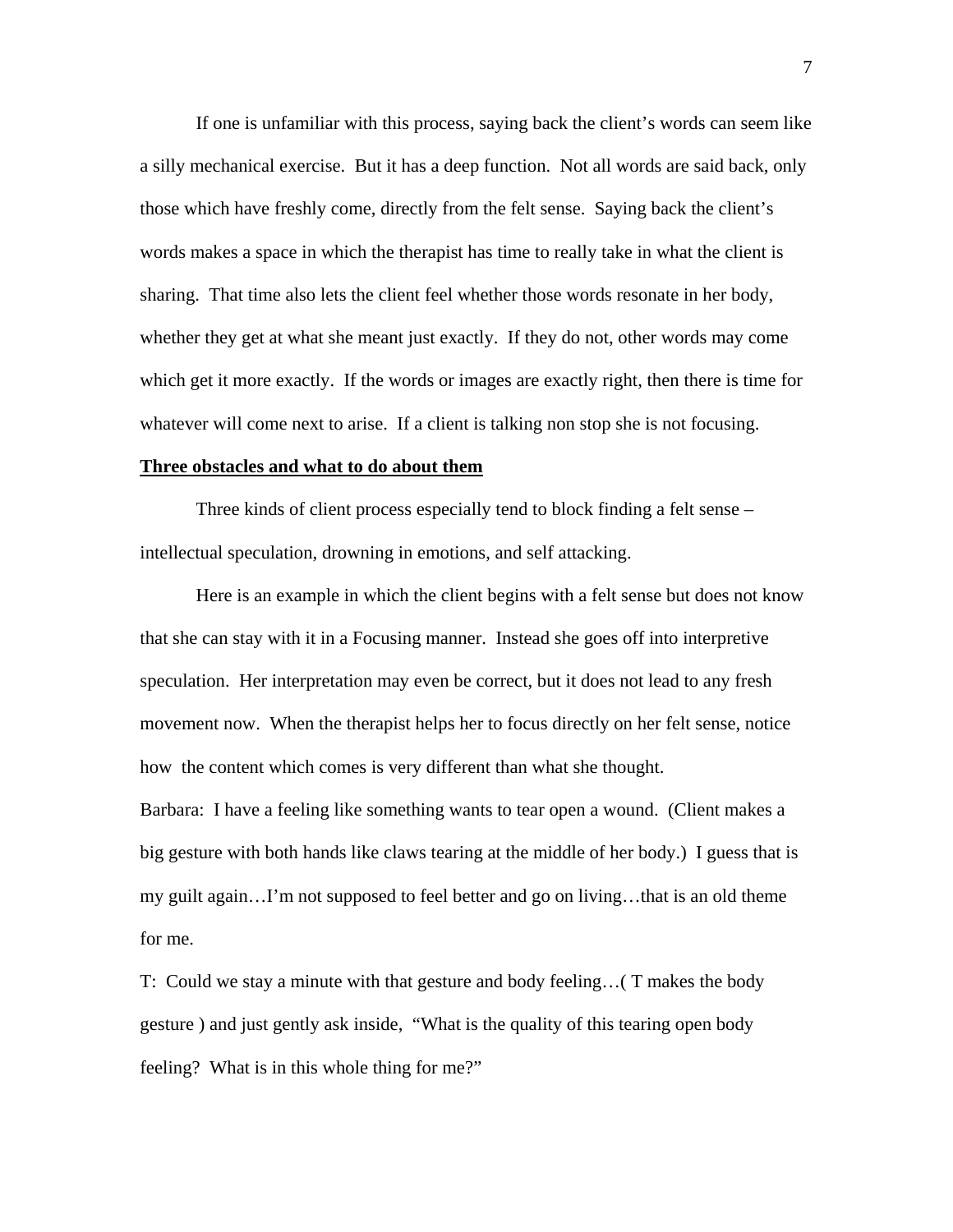C: (Quiet for a moment as she really pays attention directly to the felt sense, rather than speculating about herself)…Actually it is a feeling of some kind of energy wanting to get out…a sense of wanting to use my strength.

T: So there is a big energy wanting to come out…a wanting to really use your strength…does that resonate inside?

C: Yes it does.

A second major obstacle is to drown in an emotion. I will discuss the difference between emotion and a felt sense and give an example.

While it is generally understood that clients need to "get in touch with feelings," a felt sense is not an emotion. Emotional discharge can be valuable but strong emotion can become a repetitive experience of not changing. Emotions arise at certain culturally patterned situations. The needed new movement that would shift the pattern which gives rise to the emotion does not happen. To simply feel an emotion may only further heighten the emotion without any movement. The client can become re-traumatized by regenerating the old emotion.

Going beyond emotions to form a felt sense is a new human development. It is an expansion of human capacity to feel a whole context as a "this." In Focusing we can help "pause" the emotion by inviting the client to sense more than the emotion, to sense the whole situation in which the emotion is arising. How is that **whole thing** directly sensed right now? In this wider sensing something new forms that has never happened before. The stopping and attending generates new possibilities, whereas an emotion is part of the pattern which generates it. Being in the emotion cannot change the pattern which gives rise to it. (Gendlin, 1996).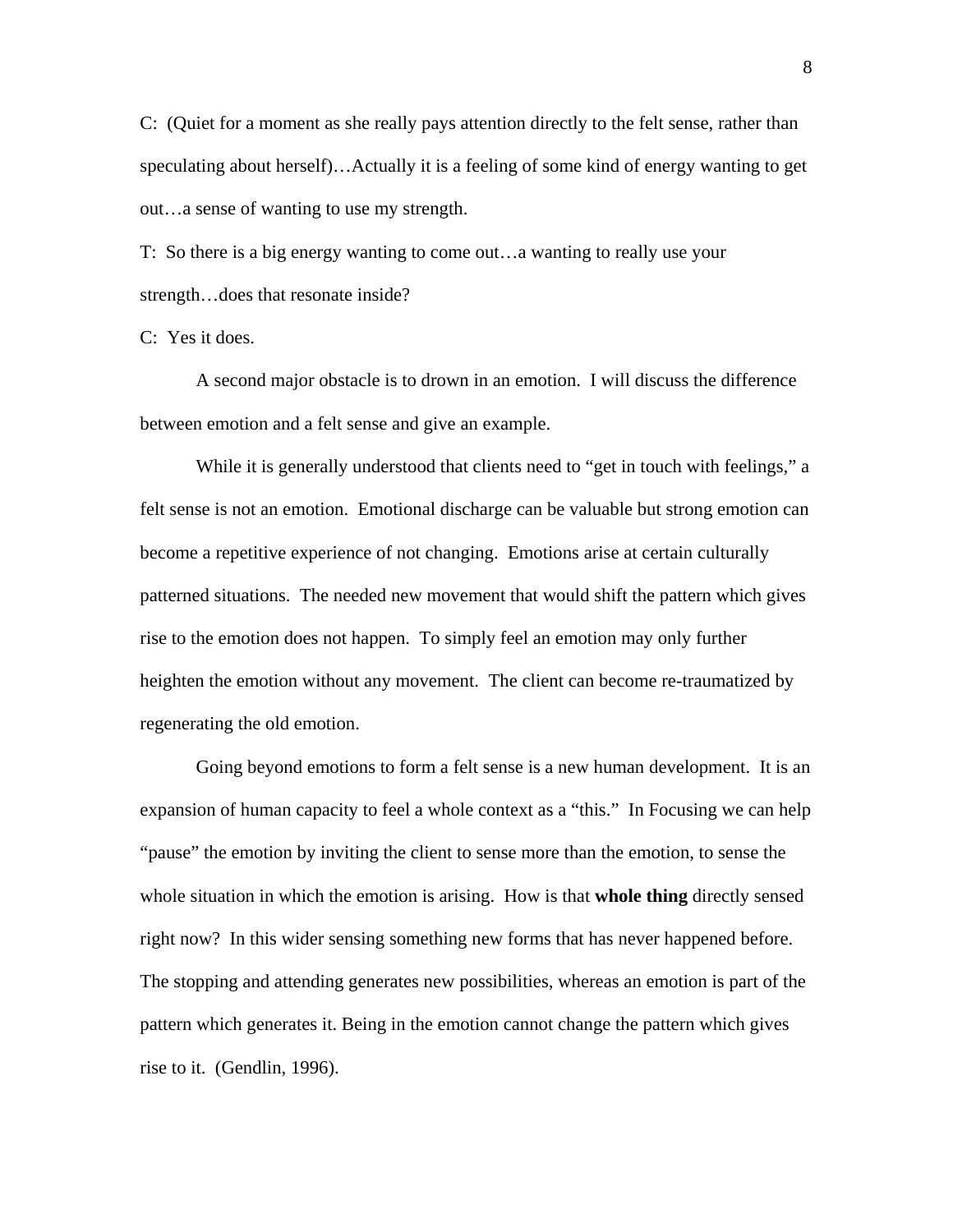The exchange below shows how a therapist can help the client relate to an emotion in a new way without either avoiding it or being re-traumatized by simply feeling it again. The therapist does this by asking the client to form a felt sense of what would be a right relation to the emotion. John is a successful professional man in his late fifties.

John: I'm going to a funeral this weekend. A friend my age died Thursday morning. It makes me think of my bsister dying and also of my heart attack. I am feeling very anxious. I need to cut back at work for my health, my body is letting me know. I guess I need to cut back on my overhead expenses so I can work less.

T: If you like we can spend a few moments with the anxiety – can you make a big space and get a sense of what is that whole thing like? (The client is invited to step back from feeling "very anxious" and find some distance from the emotion.)

C: It is a kind of terror, all pervasive, no containment, it is my mother's terror. She was completely traumatized and paranoid . She survived terrible things but never resolved her own traumatized state. She got it into me and my sister. There was no way to get away from it.

T: Can you get some sense in your body that that terror belongs to her, not you? (T invites him to clear the terror out of his bodily felt space by placing it back in his mother.)

C: Yes it is hers. But… The quality of her terror is hard to describe…unlike anything else I've ever known. It never got better. It got worse for her before she died. She became nothing but tremendous anxiety, nervousness, tapping her fingers all the time.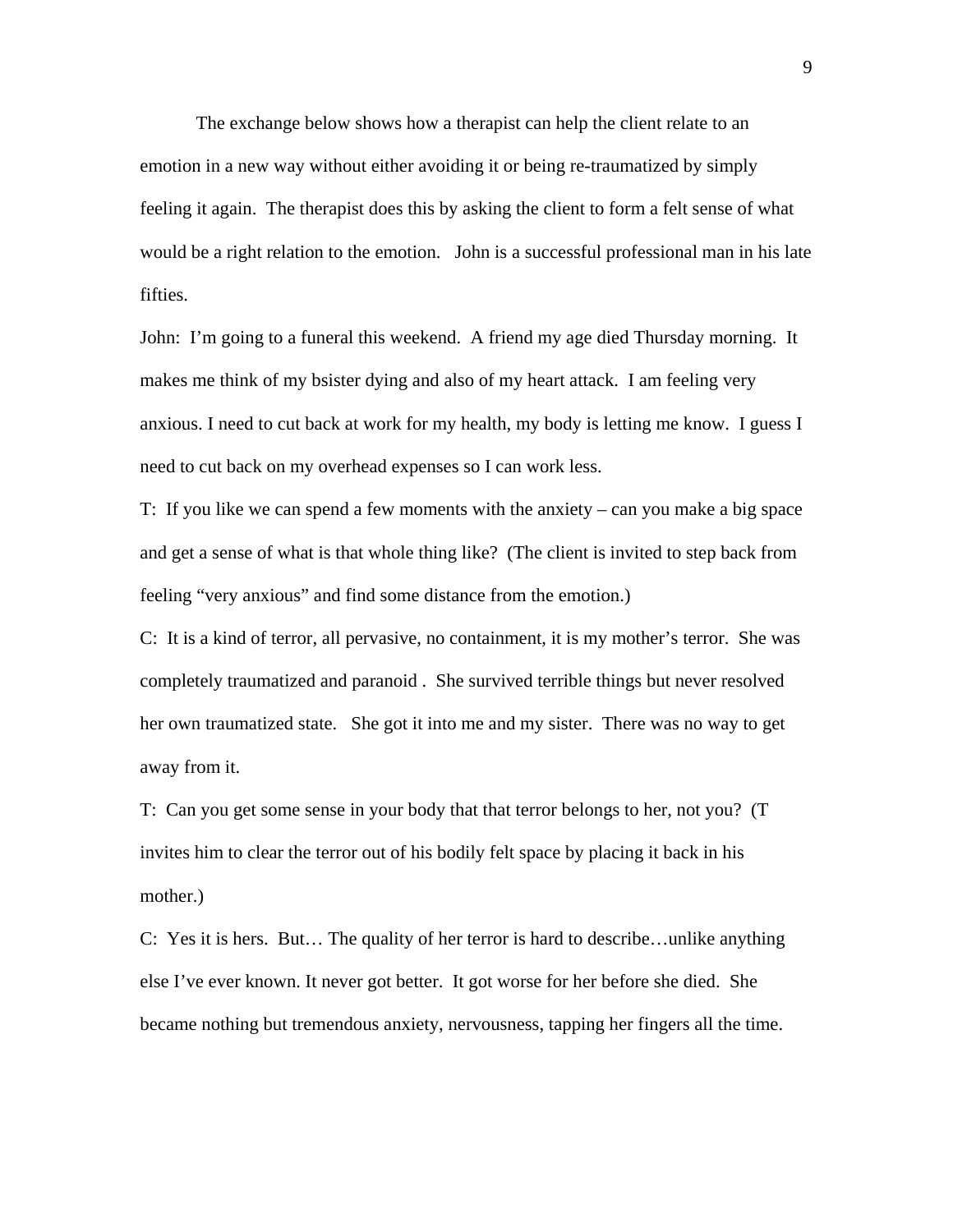The only thing I can do is to use my rational thinking and tell myself there is nothing in my life now to elicit that kind of terror. But it is all pervasive.

T: Can you ask inside, in your body, what would be a right place for you to stand in relation to that whole thing about her terror? What would let you have a little space between you and it? (Since he has said it is difficult to get any distance from the terror, the therapist invites him to directly focus on what would be a way to relate to it that would feel better. )

C: …(silence as he senses inside)… An image comes. When we were kids there were these "sticky" balloons. If I could have a big sticky balloon to put the terror in and contain it. It would not really contain it because it is all over, but the balloon would be over part of it (makes gestures with hands of enclosing it.) It is like putting it in a big bag which is hanging down – it is still all over but the weight of it is in the bag. That's like the weight I felt in my body when I came in. I feel calmer now."

Notice that the therapist could never have predicted the image that came to contain the terror. The body makes its own healing steps when we pay attention. Obviously this process did not "resolve" the terror, but any easing in the body is important for at least two reasons. First is the relief in that moment of suffering and second, when the body is a bit less constricted or frozen, different choices for living can be made that change one's situations, even if only a little. Two weeks after this session John said that he was feeling less like he needed to hide and that as he came out of hiding he was finding that he liked the person he is!

A third obstacle gets in the way of Focusing when clients attack themselves with harsh self criticism. Self hate, self loathing, shame, revulsion are a subset of traumatizing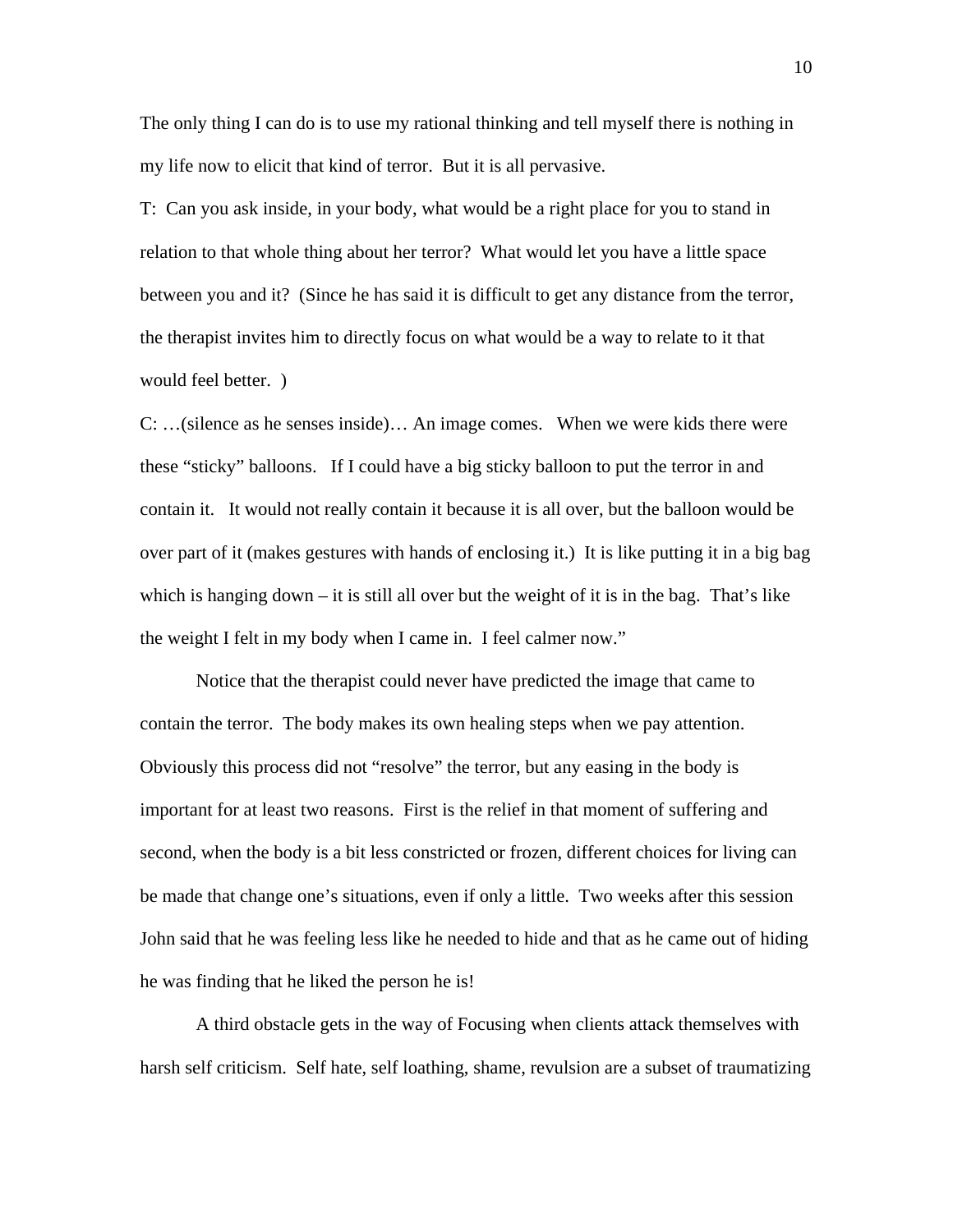emotions. They are not felt senses. In these states one stands outside oneself and makes judgments from an "objective" stance about how one has failed to measure up in the world's terms. These emotional states interrupt the flow of ongoing experiencing. One becomes reduced in one's own feelings to a negative public category. The therapist can help the client shift from self attacking by inviting the client to form a felt sense of the situation. An example in the next section will show this.

# **Protecting the "forward direction"**

This concept of "forward direction" or "carrying forward" is central to the philosophy which gave rise to FOT. I will show what this looks like in an example and then discuss some of the philosophical understanding of the body which gives rise to this concept and practice.

We have already seen the way the body comes up with its own forward direction in each of the examples so far. Marge went from feeling angry and accusing towards her sister to feeling kindness and care. Linda went from feeling scared, to holding her body gently with a sense of open possibility for healing. Barbara went from a destructive tearing open to a sense of her own strength. John went from an all pervasive terror to a sense of the terror being partly contained, giving him a little easing in his body. The forward direction emerges directly from the client's bodily sense of the situation and is not predictable or prescribable by the therapist. But in the example below the client's green shoots need protecting by the therapist. There are a number of typical ways in which we trample on incipient forward steps --through self attack, or through not recognizing the opening, or dismissing the step as just fantasy. "There is no way that could happen so forget it."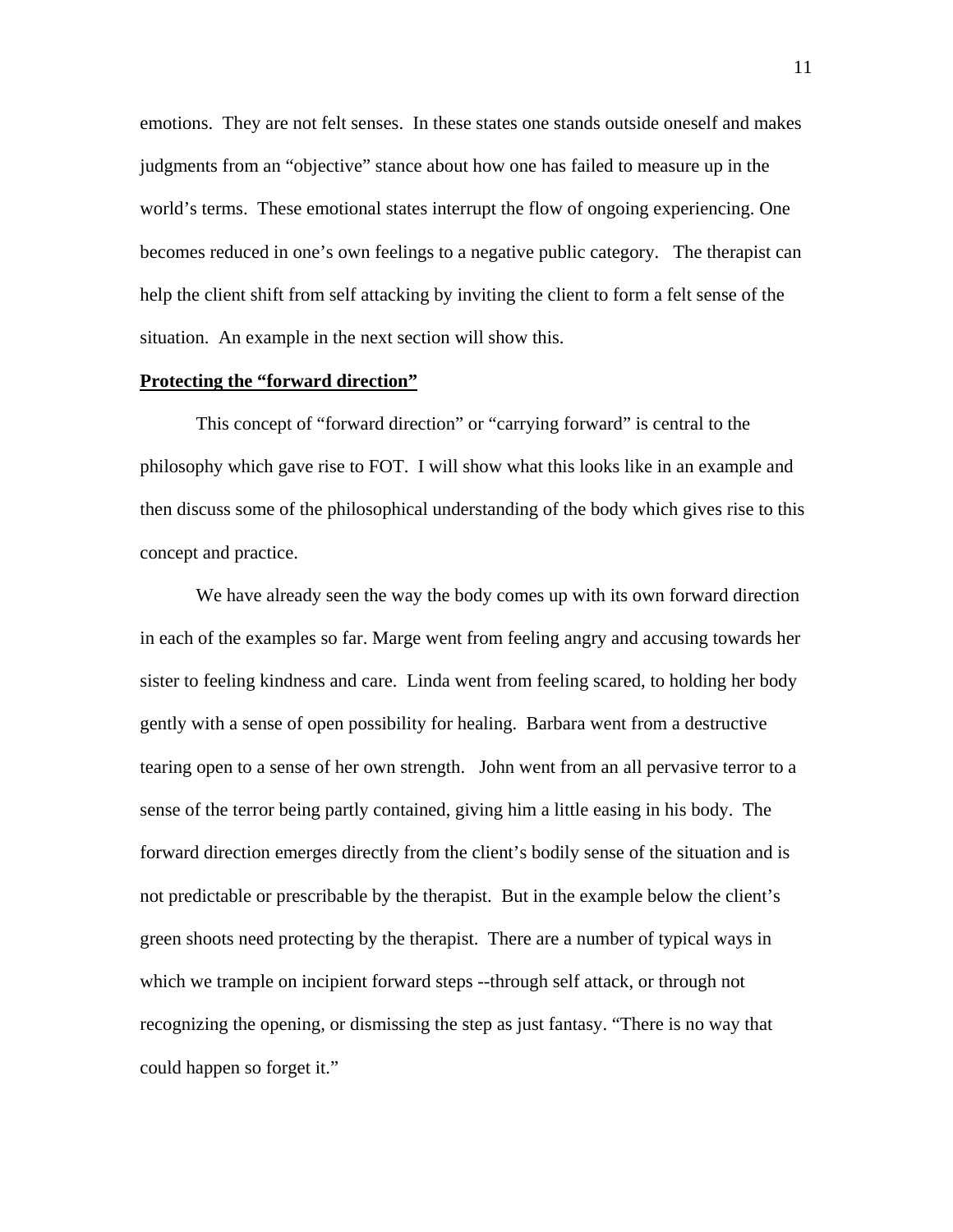Sylvia is a retired nurse in her seventies. She lives in a major Midwestern city and does volunteer work at an agency for sick children and their families. Her husband died recently after a long and loving marriage. She often feels overwhelmed with loneliness and sees no way that her life would feel full.

T: Can you sense inside, what would be really forward for you, a further level of development of you, exactly from where you are right now? ( A Focusing invitation which directly asks the body for the forward direction.)

Sylvia: (She does not pause and actually sense in her body. She responds quickly.) Everyone says I should make myself do more things with people. I guess they are right. (Instead of sensing what is right for her, she tells herself that she ought to do what everyone else thinks would be right for her.)

T: Well, you've already said that going backwards to superficial relationships wouldn't be right? What would really feel right for you? (Therapist repeats the invitation to actually sense inside right now what would be a right direction for her.)

C: I need a man to take care of. I don't know how to live any other way. (Said in a self critical way, equating herself with the stereotype of dependent women). .I want to take care of someone …I've always known how to do that really well…(this is perhaps the beginning of a forward step)… I guess I'm just a controlling person...(She closes it down by attacking herself.)

T: I'd like to slow us down …I know you are considering the wanting to take care of others as a bad thing, but can we make a non-judgmental space …and just let that be here…you would like to take care of someone…What is your sense of that whole thing in your body?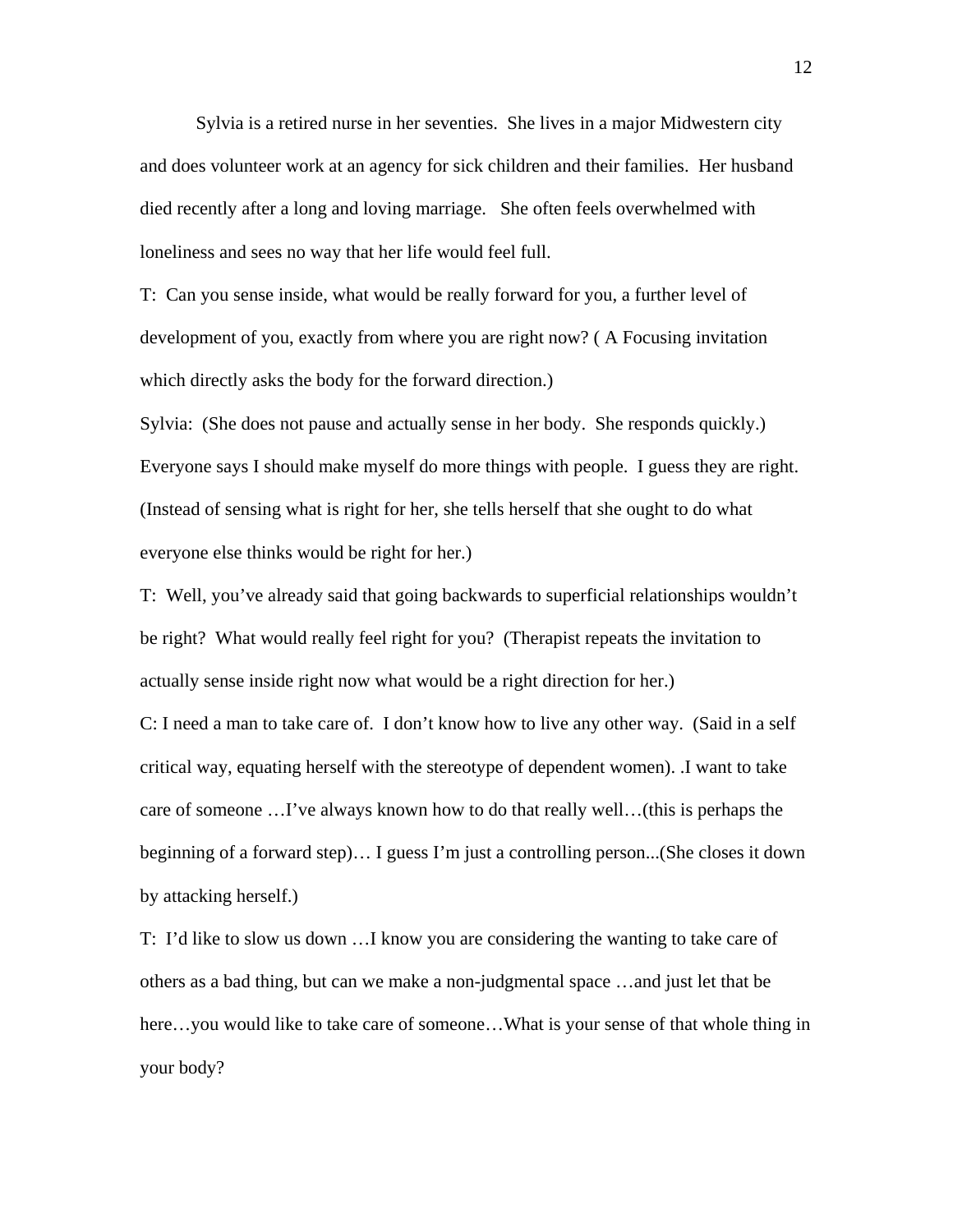C: I feel good when I'm taking care of the kids.

T: OK, so with kids at the agency you use your gift of taking care of people. That feels right for you.

C: Yes.

T: So does it feel right inside to say that you want to connect in a way that makes a difference?

C: (begins to cry) That is exactly it. I feel exactly understood.

T: So we don't know what else might be like that, but we can hold this sense, that more ways of connecting which make a difference would be right.

C: Well I don't see how anything like that can happen.

In his last statement the therapist tries to help the client find and hold the sense of a forward direction without yet knowing the form it might have. This might have allowed something to appear which would not come otherwise.

#### **Focusing-oriented supervision**

We all know the experience of feeling tense about supervision. We gather all the "case history" material, write out a pre-formulated presentation and hope we won't look like fools or display our own pathology. In FOT supervision we try to replicate the same kind of process as in therapy. We might say to the therapist" "Spend a minute and freshly sense what you want to work on. What would feel most important or helpful?" Once that is clear, she can be invited to focus on exactly what kind of response she wants from the group or supervisor. She might ask for a listening response from the supervisor or ask for all the theory anyone knows at a certain stuck place, or ask to hear any experiences of others that have come up.But in any case, the supervision is felt as directly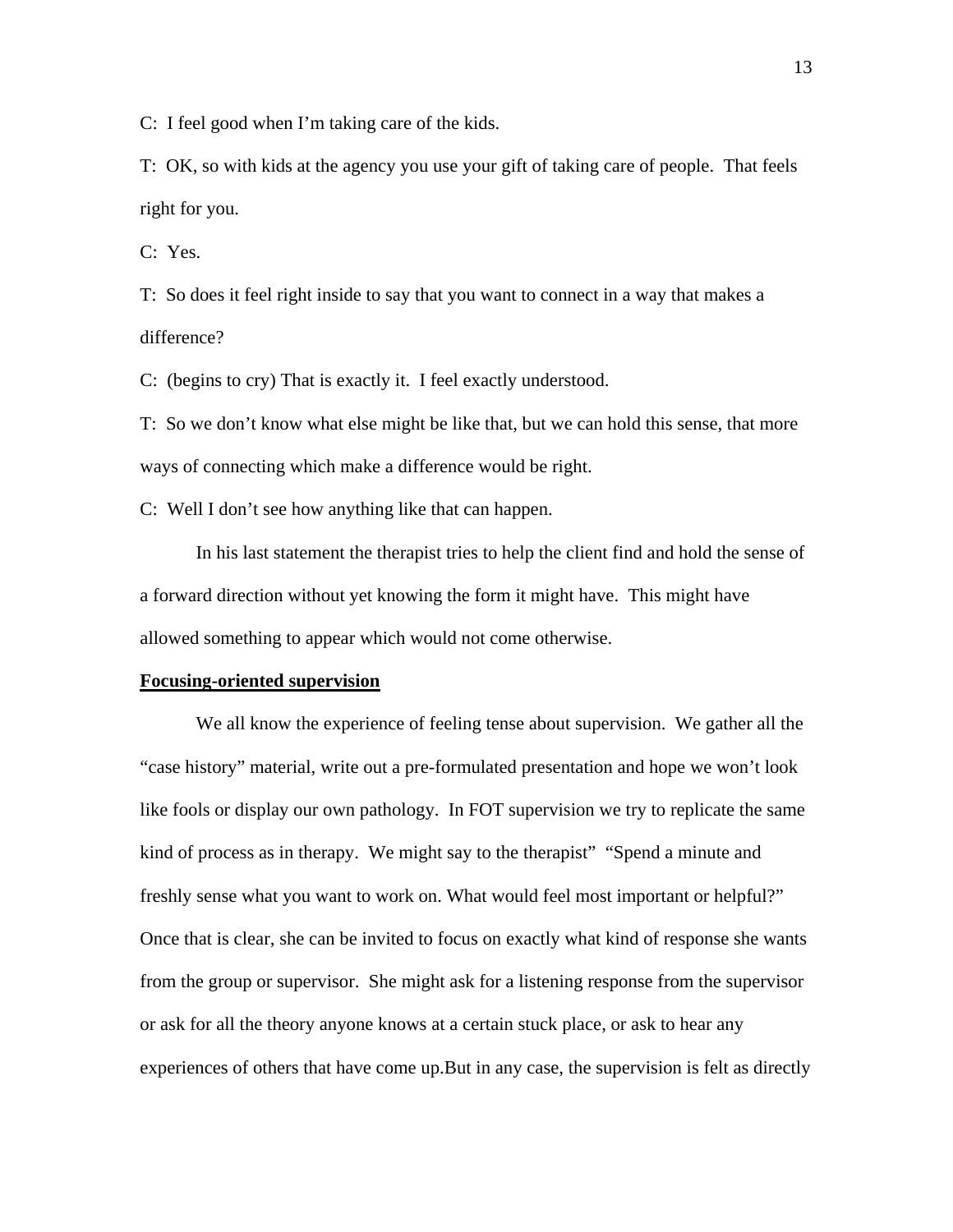relevant to the supervisee, instead of an intimidating routine to be gotten through. Here is an example of FOT supervision..

Supervisor: Do you want to take a few minutes and freshly sense what you want to spend the time working on?

T: "I feel uneasy about my meetings with Client X, like I know we've been in a good connection and now it feels like something is wrong but I don't know what. (A felt sense)

Instead of the supervisor structuring the process, asking questions from her theory so she can diagnose the problem in pre-given terms, a safe quiet space can be made for therapist to sense into his felt sense. Neither he nor the supervisor know what will come from the felt sense.

S: "Can you get a sense in your body of that whole thing with you and your client? Right now, what is the feel quality of that whole "something wrong?

T:…I feel like it has something to do with the team meeting about the client two weeks ago…before that I felt like we were OK and connected but not since.

S…Just gently, can you sense more into that whole team meeting thing…

T: oh…I know what it is…(deep breath )…at the meeting someone said my client is a multiple personality and I don't even know what that really is, but it scared me and made me feel like maybe I can't trust her…I got all stiff and not trusting our connection.

S: You got scared that the connection wasn't real and you got all stiff.

T: It makes me sad. I need to affirm our connection whether she is a multiple personality or not. Yes, that feels right. Thank you. Now I would like to hear more about what a multiple personality is.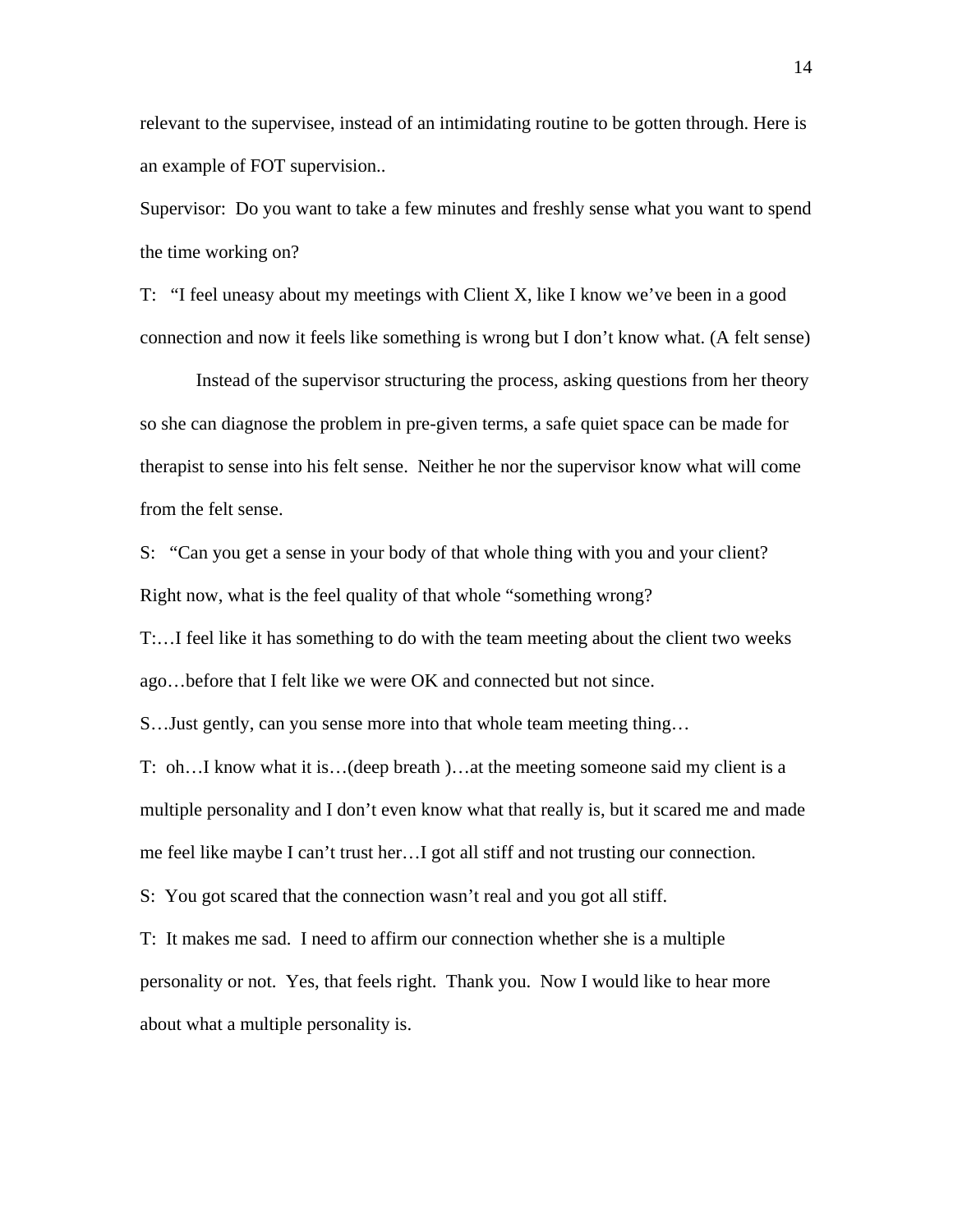# **The Philosophy of the Implicit**

Because Gendlin approached the field from a radically different philosophical model, he articulated a different kind of process and theory. His model takes the ongoing flow of felt experiencing as basic. His concepts answer questions like, "How can it be that the body sense is about a situation?" "How do the next right steps form from the body sense?" "How is it possible to hold a sense of a right direction without any explicit form for it yet, and why is it important to do that?"

#### **The situational Body:**

At least in the Western world, we think of bodies as separate self contained entities which stop at the skin. In contrast, Gendlin offers a model in which our bodies are originally and always interactions with the environment, never separated. **Bodysituation is one event first.** The body is not first a static self contained object which is then placed into situations. Breathing is neither just in the lungs or in the air; walking is neither just in the ground or in the legs. The lungs imply air; the feet imply ground to press against, the newborn implies a mother's nursing. We don't first have a baby who then mysteriously somehow in the great plethora of objects in the universe finds a breast. Baby and mother come together. Likewise, we are not skin-bags full of feelings and inner states which we somehow attach to situations. Rather, the bodily felt sense **is already** a direct sense of our situation. Since the body is always actually bodyenvironment, a body sense is situational.

#### **The body implies its own next steps of forward movement.**

Further, in this new way of thinking the body always and in every moment implies its own next life-maintaining step. Thirst implies something to quench thirst in a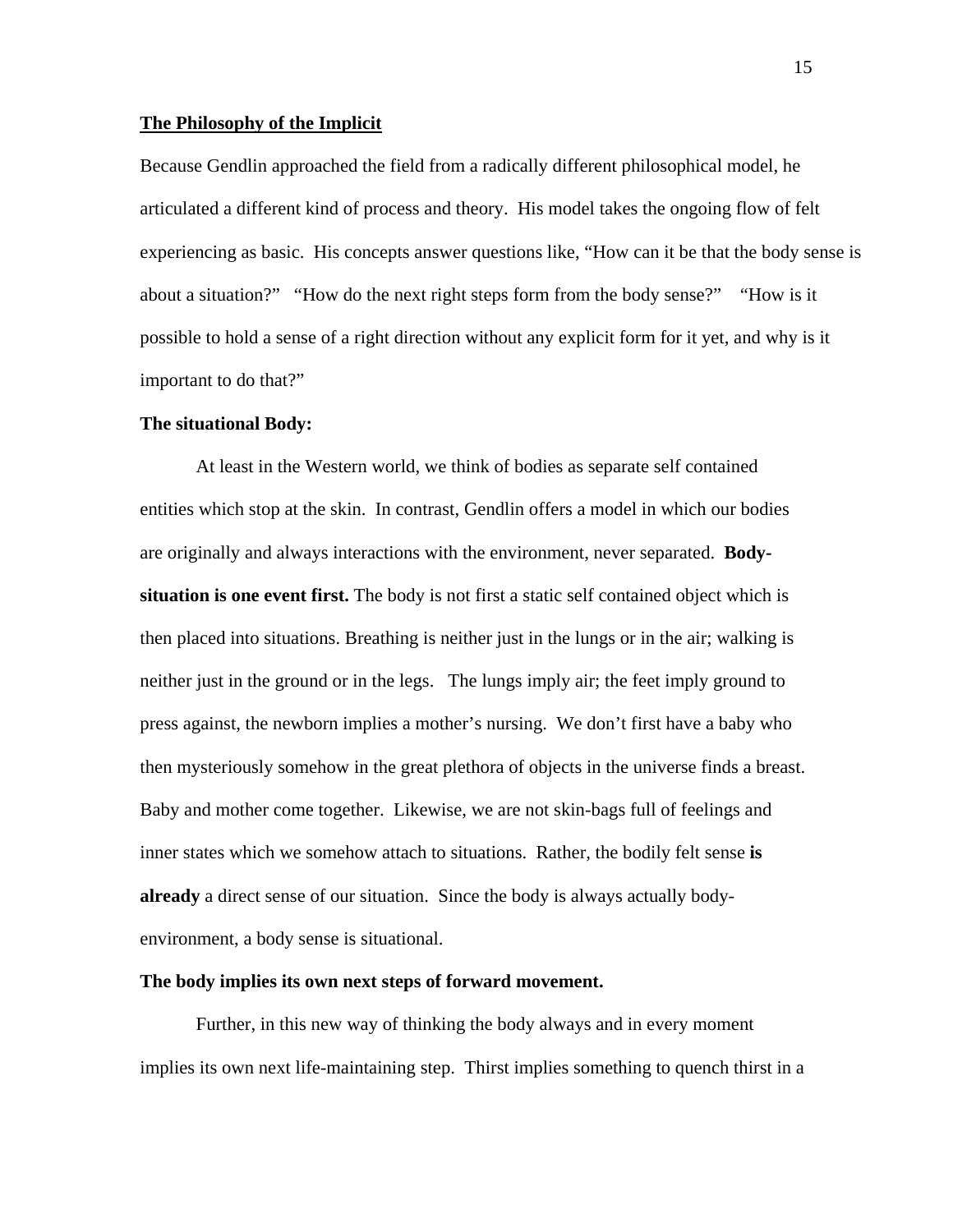way that lets the body go on living. In digestion, eating implies saliva in the mouth, which implies juices in the stomach, which implies absorption of nutrients by the blood, which implies elimination of toxins and wastes. If the events that are implied do not occur, there is a disruption of this very fine order. There is trouble. Our felt experiencing has this same implying of next steps in our interpersonal interactions.

If what is implied cannot form, the bodily living is changed in some particular way, but the missing event is still implied. What is implied by the living body is neither determined nor just arbitrary. For example, when thirsty many events may occur which satisfy our thirst, from drinking a glass of cold water, to drinking orange juice, to receiving intravenous fluids. In this sense what is implied is not fixed and determined in advance. It is possible even that some new event that has never happened in the history of the world could occur that would satisfy thirst. In this sense there is a radical openness to new possibility.

On the other hand, what will satisfy thirst so that life can go on, is also not arbitrary. Just drinking any liquid will not do. Drinking some fluids like motor oil or an acid may kill us. What "carries forward" life is very precisely ordered and yet not determined. Because what will carry the body forward is implied but not pre determined a client can hold the implicit sense of what would be right without yet having an explicit form for it. We are taught in our therapy training that we must help clients accept, grieve and come to terms with their losses. This is of course true on one level, but the power of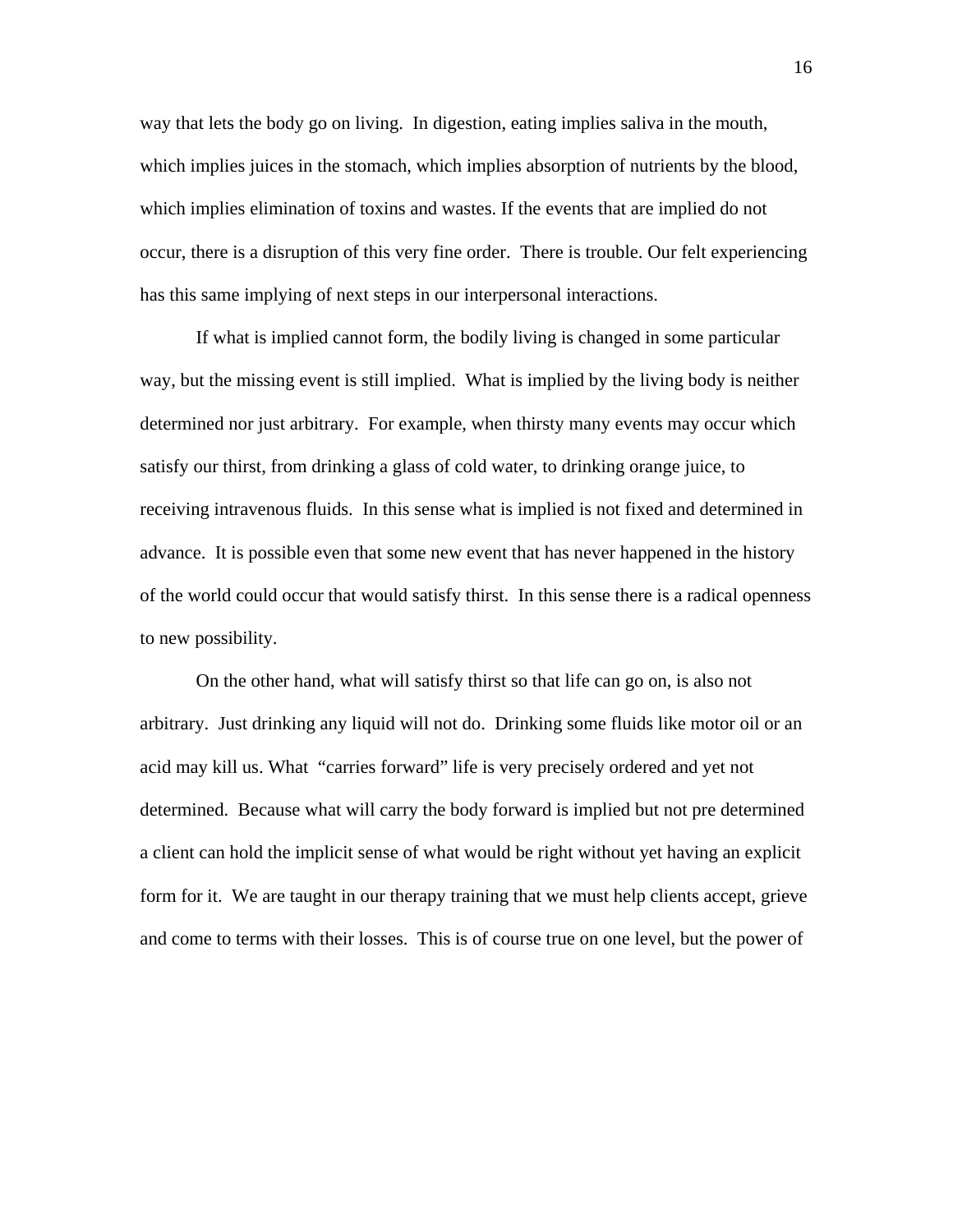the living body to be carried forward is lost if we do only this. Asking inside, "what would now carry forward this longing or need?" is missed.  $1$ 

This new understanding of the body lets us say the following:

- Attending to a bodily felt sense brings some "whole" complex situation
- The felt sense implies a resumption of stopped process
- The exact next step which will allow the stopped process to resume is implicitly present but not explicitly predetermined.

# **The Philosophy of the Implicit contributes a unifying ground for the many current**

# **techniques and orientations: An experiential use of theory**

Focusing-Oriented Therapy is unique in that it has been developed by a philosopher. Because of this, the concepts apply not only to one particular orientation or therapeutic modality. The body's implying of its own next steps lets us use **any** psychological theory to find a meaning that does actually carry forward. Rather than just learning a theory we become able to think about the role of theory in relation to experience. To use **any** theory experientially, is **a "zig-zag" process**. We may respond to the client on the basis of a theory, but then we are immediately interested in how that response impacts the client's experience. We **go on together from what is now concretely felt**, rather than going on just from the theory. The sequence is always from experience to theory and back to experience, never just from concept to concept. Even if what we or the client have said does carry forward the client's experience, what arises next may no longer fit that theory. We let go of the theory and go on from the client's experiencing.

 $\overline{a}$ 

 $1$  For a thorough philosophical treatment of the body and other concepts the reader is referred to A Process Model (Gendlin,1997 ) and for the application to psychology to his early seminal paper, "A Theory of Personality Change."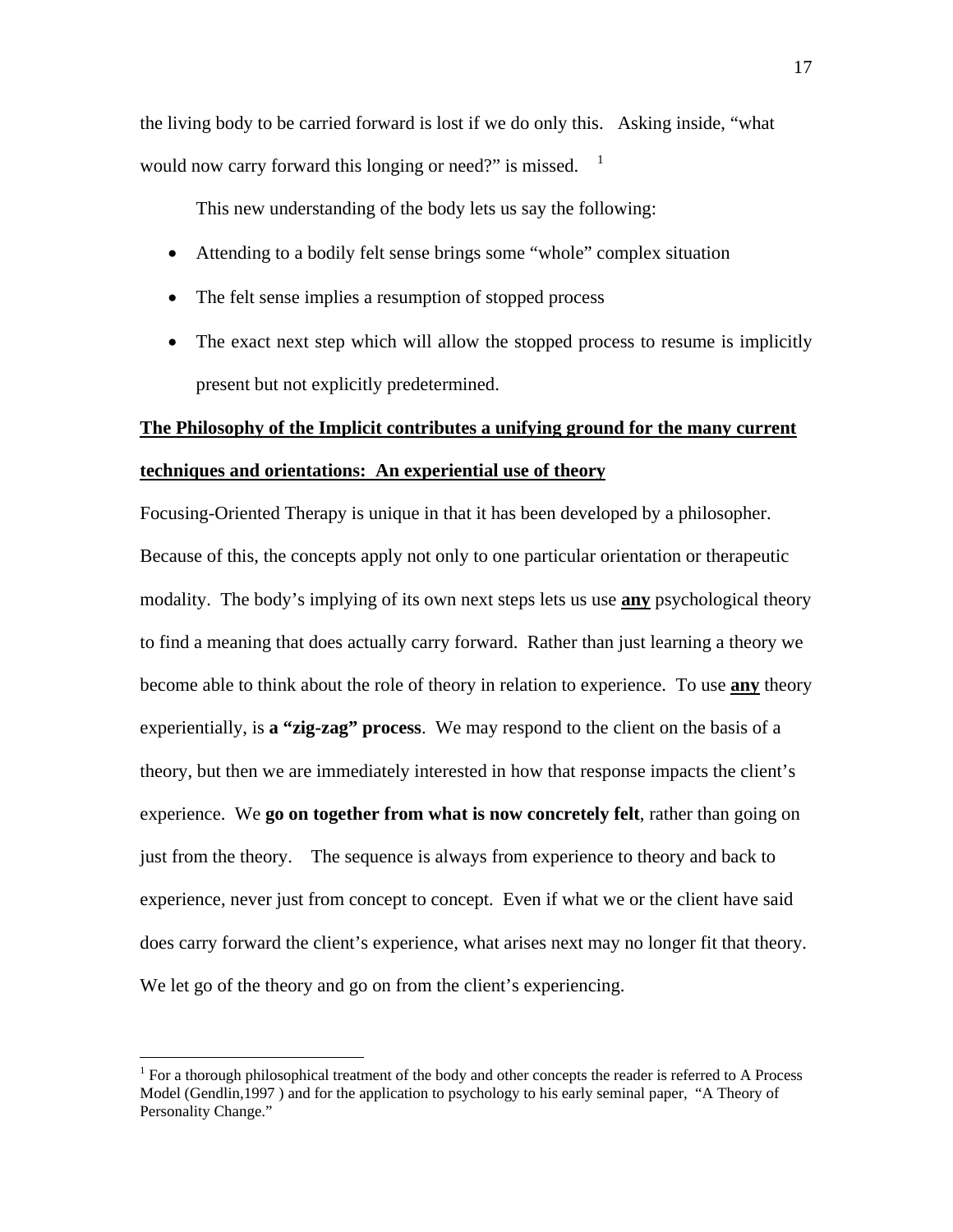The experiencing side of the zig-zag is always implicitly more intricate than theory. It is **more finely organized than any set of concepts** and it is an **implying for a further step which has not yet formed.** At different moments different theories may help therapist and client to an explication which **carries forward** the client's experiencing. Therapists should be trained in all the (rather few) theories that we have. Then they are less likely to reduce the client to a theory. With many theories one can see more than can from one theory.

Philosophically derived concepts ("implying" "implicit intricacy", "carrying forward" "zig-zag", "finely ordered") can unify the field because the implying of a next step may be carried forward by interpretations, reflections, cognitive reframings, images, body work, dance movements. **It is the experiential use of these which explains why they can be equally effective.** 

# **A Community Model, not just private practice**

The Western private practice model severely limits access to therapy for poor clients. Focusing can be taught, not just to therapists in training, but to ordinary people for their own use. By specifying exact steps for Focusing, partnerships and community structures (Boukydis, 1984) it opens these healing processes to anyone, in developed and in third world countries. Several books, including *Focusing* and *The Power of Focusing* (Weiser,1996) have been written for the lay person. *Focusing* has been in continuous print for more 25 years and has been translated into 14 languages, including Dari and Chinese. Focusing is being taught in the barrios of Argentina, in prisons in the USA, in education and women's centers in Afghanistan, (funded by UNIFEM) as psychosocial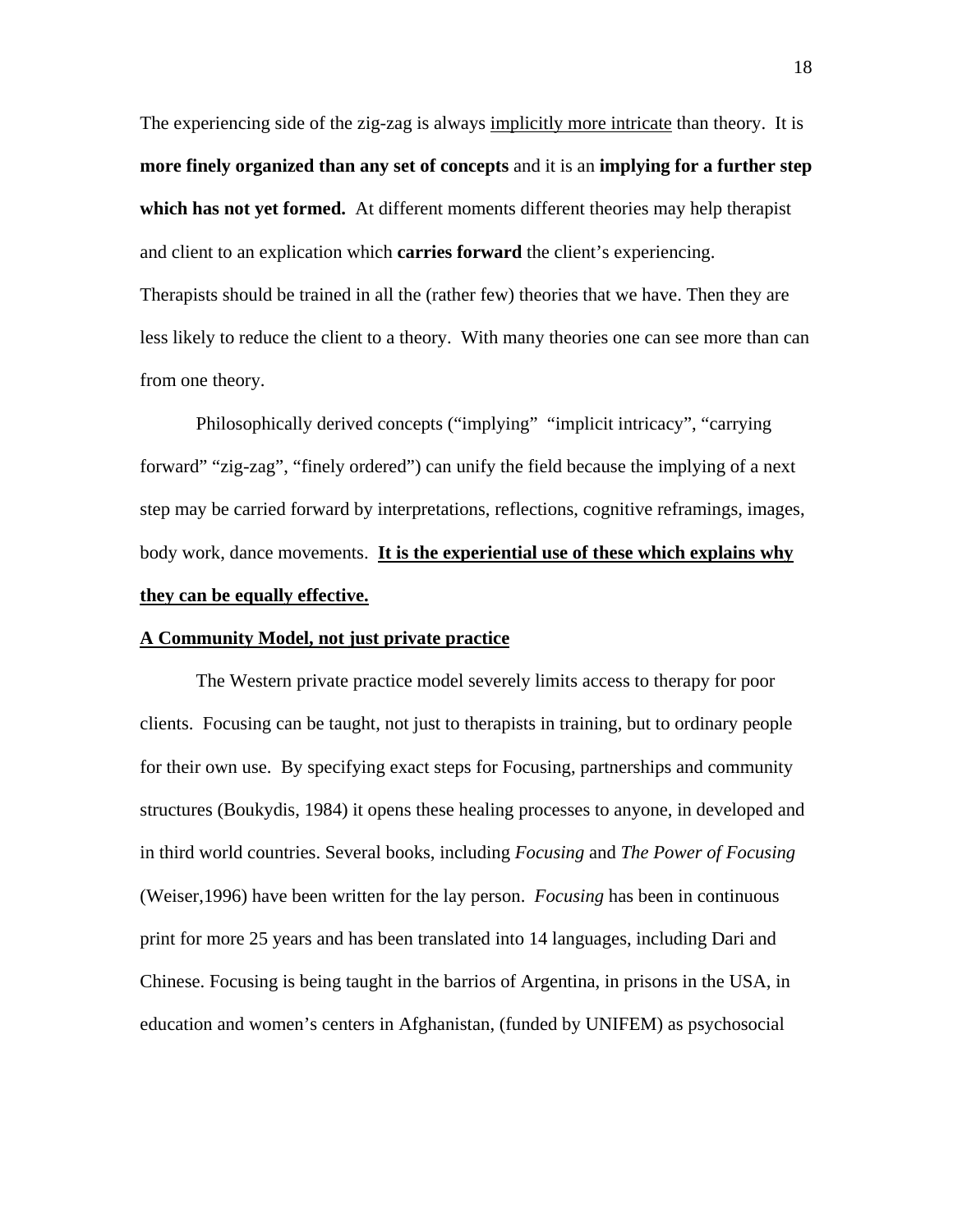education and trauma relief. In these more traditional community-based cultures,

Focusing is immediately taken home and used in the family and community.

*"I listened to my sick uncle and he brought all his medicines for me to see and I listened to him. He was very happy and told me his whole heart."* Afghan villager

# **References:**

Boukydis, K.M. (1984) Changes: Peer-counseling supportive communities as a model

for community mental health. In D. Larson, editor, *Teaching psychological skills: Models* 

*for giving psychology away.* CA: Brooks/Cole. pp. 306-316

Friedman, N. (2000). Focusing: Selected Essays. Xlibris

Gendlin, E. T. (1964). Personality Change. In P. Worchel & D. Byrne (Eds.), A Theory of

Personality Change (pp. 102–148). New York, NY: John Wiley & Son.

Gendlin, E. T. (1996). Focusing-Oriented Psychotherapy. New York: Guilford Press.

Gendlin, E.T. (1997) A Process Model New York, The Focusing Institute: www.focusing.org

Gendlin, E. T. (1981). Focusing. New York: Bantam

Hendricks, M. N. (1986, May). Experiencing Level as a Therapeutic Variable. In Person-

Centered Review: Vol. 1. Person-Centered Review. : Sage Publications, Inc..

Hendricks, M.N. Focusing-Oriented/Experiential Psychotherapy: Research and Practice In

Cain, D. and Seeman, J. (Eds.) *Humanistic Psychotherapies: Handbook of Research and* 

*Practice* , American Psychological Association, 2001

Leijssen, M. (1998). Focusing Microprocesses. In L. S. Greenberg, J. C. Watson, & G.

Lietaer (Eds.), Handbook of Experiential Psychotherapy (pp. 121–154). New York: The Guilford Press.

Purton, C. (2004) person-centered therapy: the focusing-oriented approach New York: Palgrave Macmillan